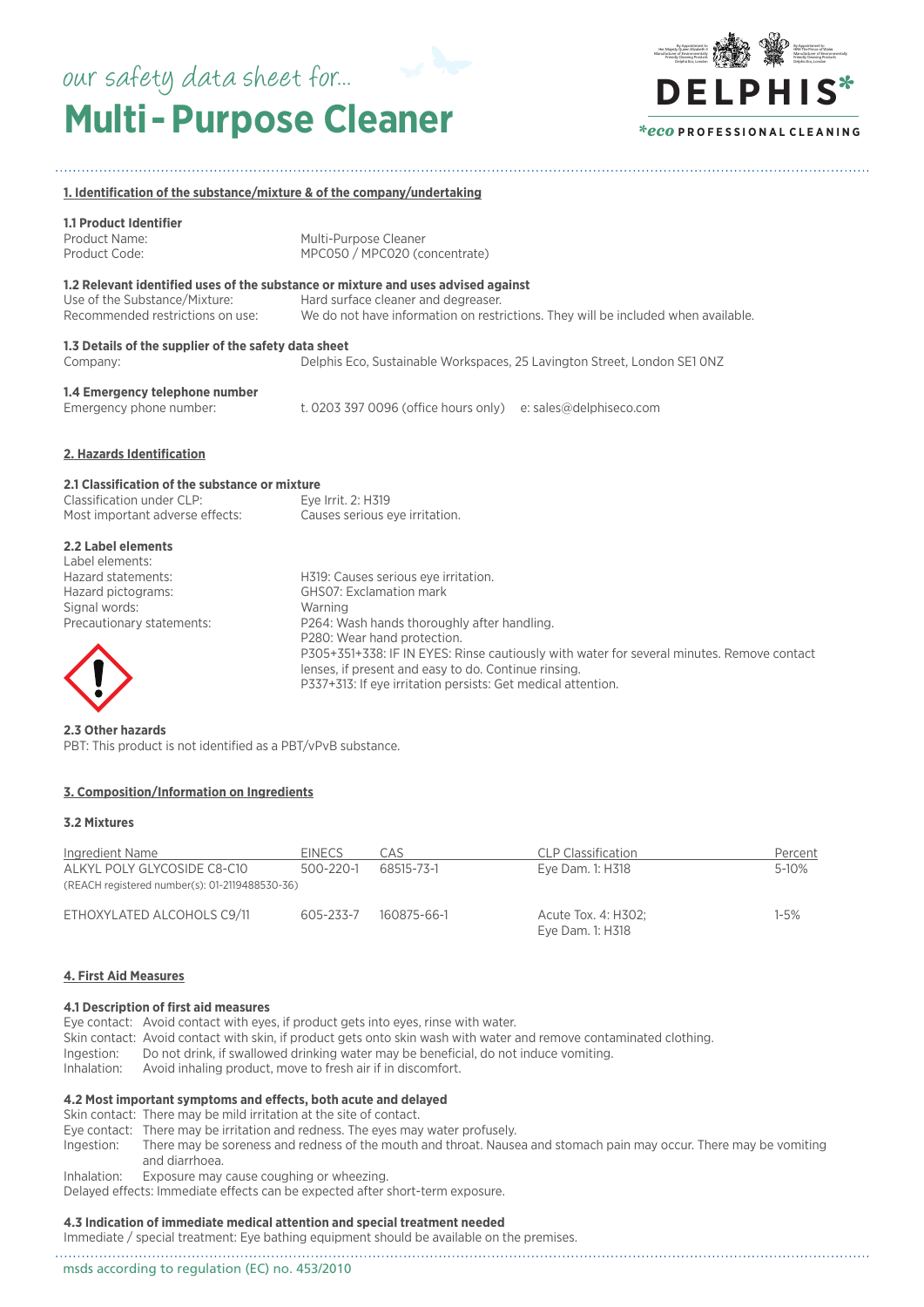# our safety data sheet for...



Page:

**Product name:** Multi-Purpose Cleaner<br>**Product code:** MPC050 / MPC020 **Product code:** MPC020<br>2 of 4

#### By Appointment to **HRH The Prince of Wale** Manufacturer of Environmentally Friendly Cleaning Products Delphis Eco, London By Appointment to Her Majesty Queen Elizabeth I Manufacturer of Environmentally Friendly Cleaning Products Delphis Eco, London **DE LPHIS**\* *\*eco* **P R O F E S S I O N A L C L E A N I N G**

#### **5. Fire Fighting Measures**

# **5.1 Extinguishing Media**

Suitable Extinguishing Media: Foam, Dry Powder, Co2, fine water spray suitable. Unsuitable Extinguishing Media: None.

# **5.2 Special hazards arising from the substance or mixture**

Exposure hazards: In combustion emits toxic fumes.

# **5.3 Advice for fire fighters**

Advice for fire-fighters: Wear self-contained breathing apparatus. Wear protective clothing to prevent contact with skin and eyes.

# **6. Accidental Release Measures**

# **6.1 Personal precautions, protective equipment and emergency procedures**

Personal precautions: Do not attempt to take action without suitable protective clothing - see section 8 of SDS. Turn leaking containers leakside up to prevent the escape of liquid.

## **6.2 Environmental precautions**

Environmental precautions: Do not discharge into drains or rivers. Contain the spillage using bunding.

# **6.3 Methods and materials for containment and cleaning up**

Clean-up procedures: Absorb into dry earth or sand. Transfer to a closable, labelled salvage container for disposal by an appropriate method.

### **6.4 Reference to other sections**

Reference to other sections: Refer to section 8 of SDS.

# **7. Handling and Storage**

#### **7.1 Precautions for safe handling**

Handling requirements: Ensure there is sufficient ventilation of the area. Avoid the formation or spread of mists in the air.

#### **7.2 Conditions for safe storage, including any incompatibilities**

Storage conditions: Store in a cool, well ventilated area. Keep container tightly closed.

#### **7.3 Specific end uses**

Specific end use(s): No data available.

### **8. Exposure Controls/Personal Protection**

#### **8.1 Control parameters**

Workplace exposure limits: No data available. DNEL / PNEC Values: No data available.

### **8.2 Exposure controls**

| Engineering measures:   | Ensure there is sufficient ventilation of the area.                              |
|-------------------------|----------------------------------------------------------------------------------|
| Respiratory protection: | Not normally required. However, inhalation of vapour or spray should be avoided. |
| Hand protection:        | Wear protective gloves.                                                          |
| Eve protection:         | Wear safety glasses with side-shields. Ensure eye bath is to hand.               |
| Skin protection:        | Wear protective clothing.                                                        |

# **9. Physical and Chemical Properties**

## **9.1 Information on basic physical and chemical properties**

| State:                                       | Liauid                   |
|----------------------------------------------|--------------------------|
| Colour:                                      | Colourless               |
| Odour:                                       | Barely perceptible odour |
| Evaporation rate:                            | Slow                     |
| Oxidising:                                   | Not applicable.          |
| Solubility in water:                         | Soluble                  |
| Viscosity:                                   | Non-viscous              |
| Boiling point/range°C:                       | 100                      |
| Flammability limits %: lower: Not applicable |                          |
| Flash point <sup>°</sup> C:                  | Not applicable           |
| Autoflammability°C:                          | Not applicable           |
|                                              |                          |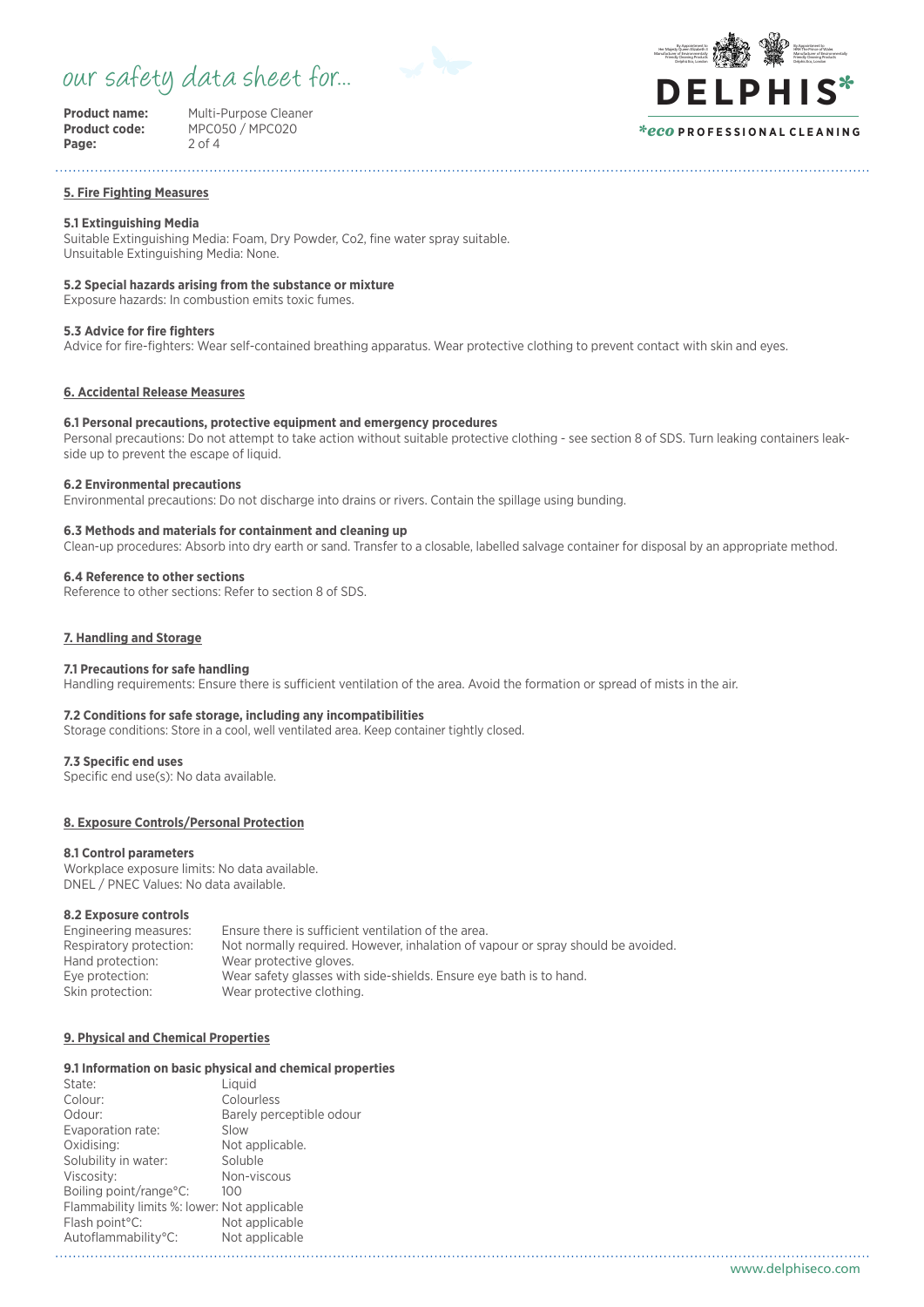# our safety data sheet for...



Page:

**Product name:** Multi-Purpose Cleaner<br> **Product code:** MPC050 / MPC020 **Product code:**<br>MPC050 / MPC020<br>3 of 4



*\*eco* **P R O F E S S I O N A L C L E A N I N G**

Relative density: 1.020 VOC g/l: Not applicable Melting point/range°C: 0 upper: Not applicable Part.coeff. n-octanol/water: No data available Vapour pressure: Not applicable<br>
oH: 11.0 pH: 11.0

# **9.2 Other Information**

Other information: No data available.

# **10. Stability and Reactivity**

#### **10.1 Reactivity**

Reactivity: Stable under recommended transport or storage conditions.

# **10.2 Chemical Stability**

Chemical stability: Stable under normal conditions.

### **10.3 Possibility of hazardous reactions**

Hazardous reactions: Hazardous reactions will not occur under normal transport or storage conditions. Decomposition may occur on exposure to conditions or materials listed below.

## **10.4 Conditions to Avoid**

Conditions to avoid: Heat. Hot surfaces.

# **10.5 Incompatible materials**

Materials to avoid: Strong oxidising agents. Strong acids.

# **10.6 Hazardous decomposition products**

Haz. decomp. products: In combustion emits toxic fumes.

# **11. Toxicological Information**

**11.1 Information on toxicological effects** Hazardous ingredients:

|                               | ALKYL POLY GLYCOSIDE C8-C10     |      |               |                    |
|-------------------------------|---------------------------------|------|---------------|--------------------|
| <b>DERMAL</b>                 | <b>RAT</b>                      | LD50 | $>2000$ mg/kg |                    |
| ORAL                          | RAT.                            | LD50 | >2000 mg/kg   |                    |
|                               | ETHOXYLATED ALCOHOLS C9/11      |      |               |                    |
| ORAL                          | RAT                             | LD50 | 500 mg/kg     |                    |
|                               | Relevant hazards for substance: |      |               |                    |
| Hazard                        |                                 |      | Route         | <b>Basis</b>       |
| Serious eye damage/irritation |                                 |      | OPT           | Based on test data |

Skin contact: There may be mild irritation at the site of contact. Eye contact: There may be irritation and redness. The eyes may water profusely. Ingestion: There may be soreness and redness of the mouth and throat. Nausea and stomach pain may occur. There may be vomiting and diarrhoea. Inhalation: Exposure may cause coughing or wheezing.

Delayed effects: Immediate effects can be expected after short-term exposure.

# **12. Ecological Information**

| 12.1 Toxicity                                                          |                       |                                 |
|------------------------------------------------------------------------|-----------------------|---------------------------------|
| Hazardous ingredients:                                                 |                       |                                 |
| ALKYL POLY GLYCOSIDE C8-C10<br><b>DAPHNIA</b>                          | 48H EC50              | $>100$ mg/                      |
| ETHOXYLATED ALCOHOLS C9/11<br>Daphnia magna<br>Scenedesmus Subspicatus | 48H EC50<br>72H ErC50 | $>10-100$ mg/l<br>$>10-100$ mg/ |

msds according to regulation (EC) no. 453/2010